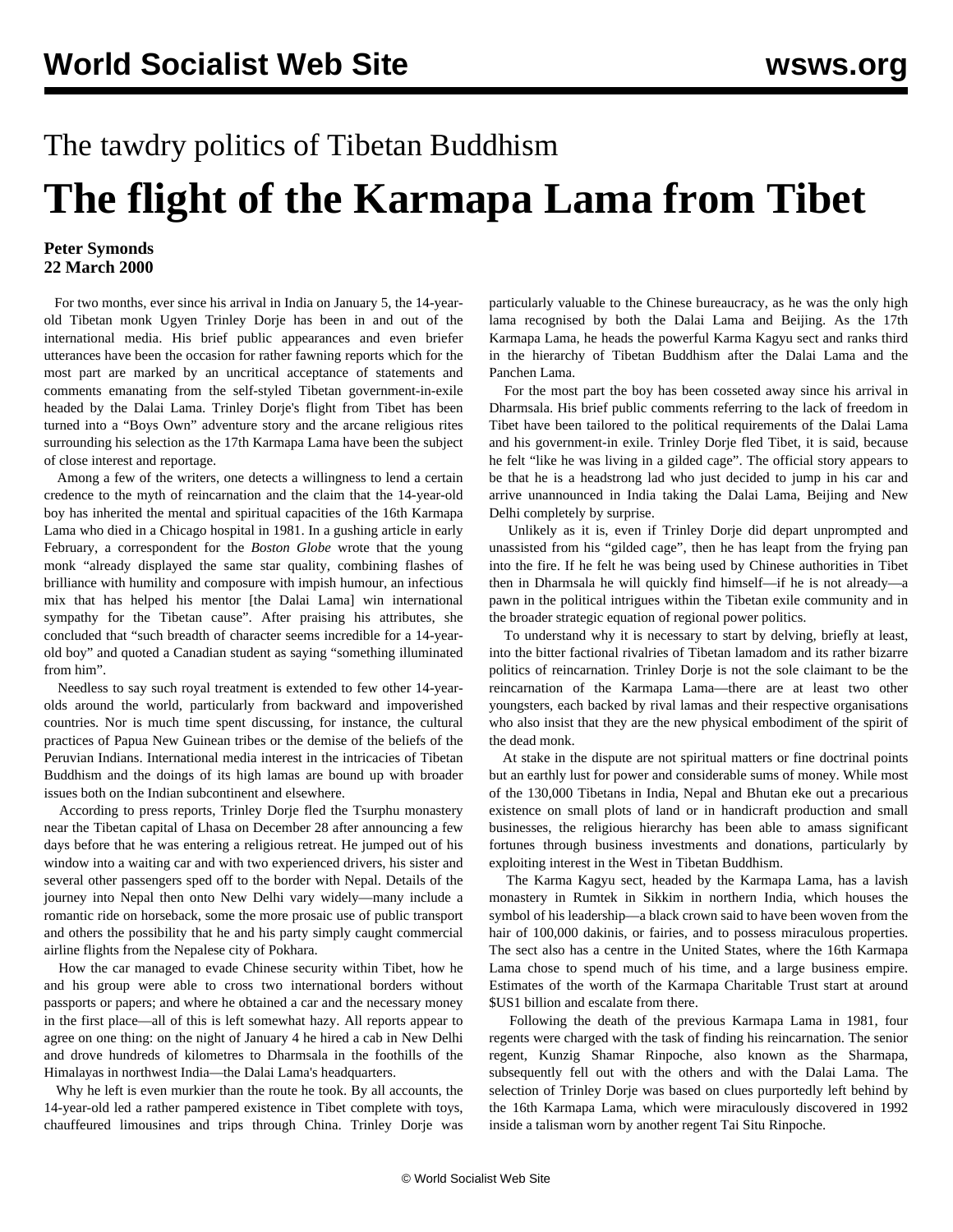Shamar challenged the selection and the feud came to blows on more than one occasion. According to an article in the *New York Times*, "On August 2, 1993, a second brawl broke out, far worse than the first. Versions of what occurred are as different as inner peace and outer space. What is certain is that the split within the monastery's walls had become irreparable. Dozens of monks slept in the woods that night—or in a hospital or in jail." Monks loyal to the Dalai Lama continue to control the valuable monastery.

 Shamar did not let the issue rest. In March 1994, he enthroned another reincarnation—Thinley Thaye Dorje—as the alternative 17th Karmapa Lama in a ceremony in New Delhi. The matter has been the subject of a lengthy and rather sordid six-year-long wrangle through the Indian courts. An article in the *Indian Express* entitled "Brief history of the lama wars" refers to no less than six legal cases in various courts throughout India, all but one of which have been dismissed. Shamar currently resides at a monastery donated to the 16th Karmapa by the President of India in 1979 but he himself owns a couple of well-appointed houses in India as well as land in Nepal.

 But there is also a third claimant to be the reincarnation of the Karmapa Lama, Dawa Zangpo Sherpa. An article on March 5 in the *Hindustan Times* reported his comments warning that any attempt by the new boy from Tibet to enter the Rumtek monastery would create "a major law-andorder problem". His group, which unsuccessfully tried to storm the Rumtek monastery in 1998 and 1999, claims that 60 percent of Kagyu sect followers in Sikkim do not recognise the Tai Situ nominee.

 These intrigues are not solely bound up with money. The factional disputes in Tibetan Buddhism intersect with regional politics. In the case of Shamar he has not only sought to have the courts decide on the thorny legal issue of which boy is the real reincarnation but accused Tai Situ and other lamas of being Chinese agents engaged in anti-Indian activities. The Indian government took the charges seriously enough to ban Tai Situ from entering India from 1994 to 1998 and still bar him from entering Sikkim or the Rumtek monastery.

 Whether the accusations against Tai Situ are true or not, the flight of his protégé to Dharmsala has the potential to set off tensions between India and China who have yet to settle the border disputes that led to army skirmishes in the 1960s. Beijing has always been sensitive to the political activities of the Tibetan government-in-exile on Indian soil and anxious that it be afforded no official recognition. For its part, India has utilised Tibet as a means of putting pressure on China, which has been allied with India's bitter rival Pakistan.

 Clearly Beijing would be concerned if the boy it has recognised as the Karmapa Lama were to be afforded some form of official status by the Indian government and used as a vehicle for agitating for Tibetan independence. But the Indian press, which takes a rather more hardnosed attitude than its Western counterparts to Tibetan matters and the politics of reincarnation, considered the possibility that all was not as it appeared. Beijing, it speculated, was playing its own game.

 An article in the *Hindustan Times* in January entitled "Chinese piece in Karmapa jigsaw remains a puzzle" hypothesised that Beijing might be trying to insert the young monk as a more pliable figure in the Tibetan exile leadership. Preliminary police investigations in India, it noted, did not show that "the boy lama and his entourage slipped through the heavy Chinese security cover. On the contrary, the investigations suggest that they had a fairly smooth passage out of their Chinese-occupied homeland, indicating that Beijing may at least have acquiesced in the departure...

 "If the boy-lama was sent to secure the spiritually vital Black Crown and be installed at Kagyu's Rumtek headquarters, his presence in India could aid Chinese designs both on Sikkim and the Tibetan exile community. He who controls Rumtek also controls the school's \$1.2 billion worldwide wealth and commands influence over many Buddhists living in the strategically sensitive Indian Himalayan arc from Arunchal Pradesh to Ladakh. What undergirds India's concerns is the fact that China on its maps still shows Arunchal Pradesh as its territory, Sikkim as independent, and Jammu and Kashmir (other than the parts it occupies) as disputed."

 Here the story begins to read like something out of Rudyard Kipling's *Kim* and the boy agent who was involved in the Great Game played by the British colonial rulers on India's northern borders during the 19th century. The *Hindustan Times* points to the possibility that Tai Situ and the Dalai Lama are involved in a complex web of intrigue with elements of the Chinese bureaucracy. "The Dalai Lama's controversial endorsement of China's Karmapa was driven by purely political reasons," it noted, concluding: "India has yet to figure out the Dalai Lama's game".

 For his part, Shamar is also involved in intricate machinations with connections in India, China and Taiwan. According to the *Indian Express* article, referred to above, "He enjoys very cordial relations with Kathog Shingchong Tulku, an office-bearer of the Chinese Communist Party who was allegedly deported from Dehradun [in India] 20 years ago for indulging in anti-Indian activities. Tulku now resides in Chengdu, located in the Szechwan province of China, and is a key anti-Dalai Lama player."

 Little more has been written on the political machinations behind the boy's flight as both India and China have sought to downplay the issue. India is allowing Trinley Dorje to remain as a refugee but has refused to grant him the status of political asylum. Beijing has indicated that it is satisfied with New Delhi's response. But all of this underlines the basic fact that Tibetan factional politics has always been bound up with regional politics and the geo-political interests of the major powers. The question of Tibet is connected to the longstanding border dispute between India and China, the bitter conflict between Pakistan and India particularly over Kashmir, and wider strategic issues connected to the scramble for oil and minerals in Central Asia.

 For centuries the high Tibetan plateau has constituted a key strategic position within the region—long under Chinese patronage, and then after the Chinese revolution of 1911, used by the British in India as a buffer against China and Russia. Soon after Mao's peasant armies took power in Beijing in 1949, the Chinese army seized Tibet and in 1951 it was formally incorporated into China.

 But the Chinese Stalinists were unable to create a stable social base for their rule. Beijing invariably approached religious and cultural questions in Tibet with the heavy hand of the state bureaucrat imbued with Chinese chauvinism. Incapable of eliminating social inequality, poverty and cultural backwardness, Chinese policy has in varying degrees combined brutal repression with pandering to Tibetan Buddhism in an effort to create its own officially sanctioned hierarchy of lamas through which to manipulate local politics.

 China's brutish behaviour in Tibet created oppositional tendencies. Throughout the Cold War, the US was able to exploit as a means of putting pressure on Beijing. While not diplomatically recognising the Dalai Lama's government-in-exile, US administrations have in the past provided diplomatic, financial and even military assistance to the Tibetan priesthood. After China's takeover of Tibet in 1950, the CIA financed and trained Tibetans to engage in espionage and guerrilla activities against the Chinese authorities.

 Details of the CIA's operations in Tibet have recently begun to leak out as former operatives have began to publicly reminisce about their Cold War exploits. An article in the US-based *Newsweek* magazine last August pointed out that the CIA's activities began as far back as 1956. While the Dalai Lama, keen to preserve his image as a man of peace, claims not to have been directly involved, his elder brother Gyalo Thondup was at the centre of the operations. According to the magazine's report: "Gyalo Thondup now says he didn't inform his exalted sibling about all of his intelligence connections at the time: 'This was a very dirty business'."

The *Newsweek* article explained: "Beginning in 1958, American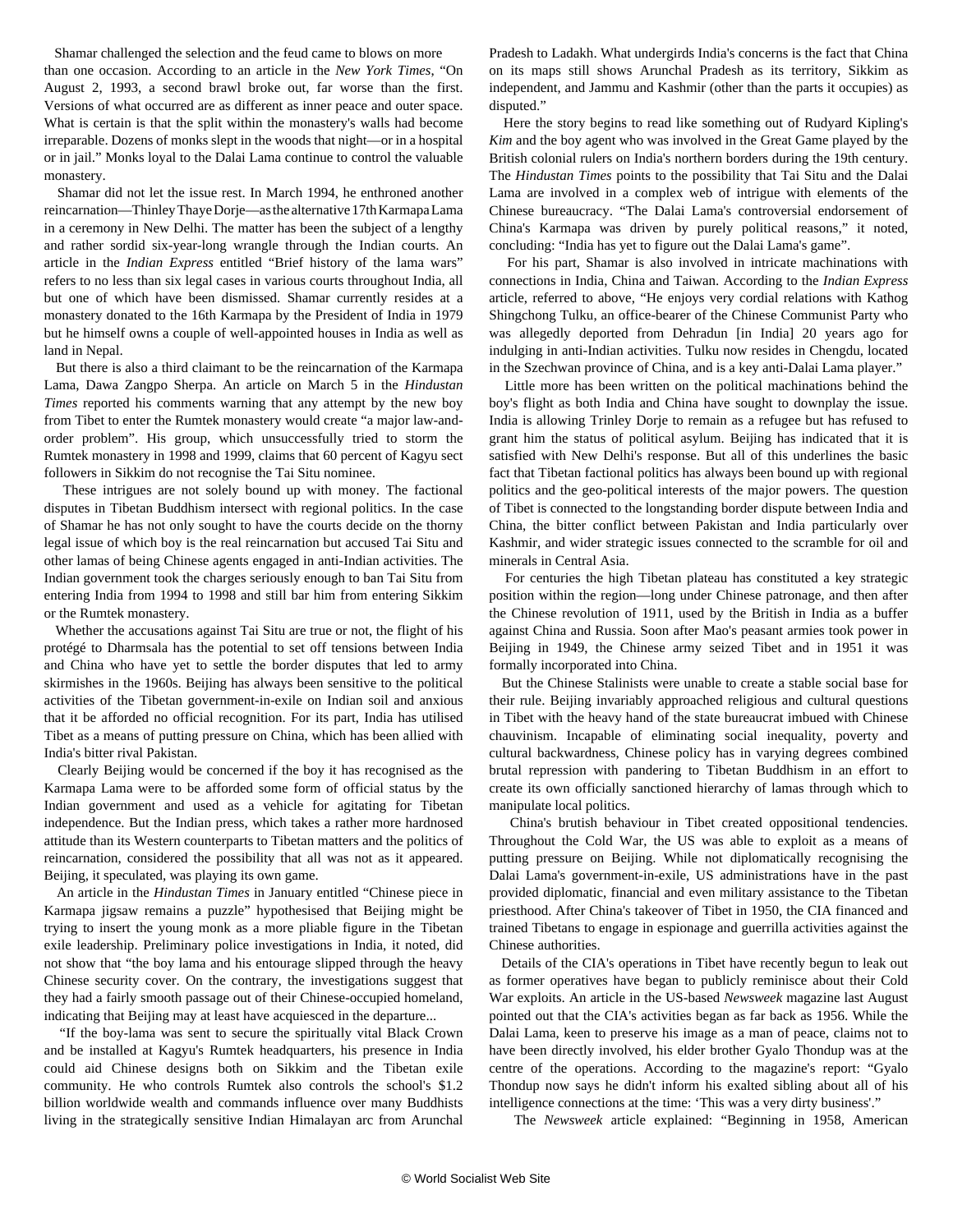operatives trained about 300 Tibetans at Camp Hale in Colorado. The trainees were schooled in spy photography and sabotage, Morse Code and minelaying. Between 1957 and 1960, the CIA dropped more than 400 tonnes of cargo to the resistance. Yet nine out 10 guerrillas who fought in Tibet were killed by the Chinese or committed suicide to evade capture, according to an article by aerospace historian William Leary in the Smithsonian's Air & Space Magazine."

 These activities culminated in an abortive uprising in Tibet in 1959, which was ruthlessly suppressed by Chinese security forces. The Dalai Lama, his close associates and thousands of other Tibetans fled to Nepal and India and established a government-in-exile, which received US and CIA support throughout the 1960s. "By the mid-60s," *Newsweek* explained, "the Tibet operation was costing Washington \$1.7 million a year, according to intelligence documents. That included \$500,000 subsidy to support 2,100 guerrillas based in Nepal and \$180,000 worth of 'subsidy to the Dalai Lama'."

 Following Washington's rapprochement with Beijing in 1972, overt support for the Dalai Lama and the Tibetan guerrillas dried up. The *Newsweek* article quoted the rather bitter remarks of the Dalai Lama: "They [the CIA] gave the impression that once I arrived in India, great support would come from the United States. It's a sad, sad story... The US help was very, very limited." By 1974, the Dalai Lama was forced to publicly call for an end to armed resistance in Tibet.

 While the US and other Western powers have been wary about alienating Beijing by associating too closely with the Dalai Lama's government-in-exile, neither have they dropped completely what could still be a useful political tool. It was no doubt for past services rendered that the Dalai Lama was given the Nobel Peace Prize in 1989. He continues to receive "unofficial" audiences with political leaders and to bathe in the invariably reverential adulation of the international media.

 Tibet along with Taiwan has always been a political hobbyhorse of the extreme right in the US, particularly in the Republican Party. The anti-China lobby wields considerable influence within both the Democrat and Republican parties and as the presidential campaign heats up it is not beyond the bounds of possibility that Tibet along with US-China relations as a whole will surface as an issue.

 Certainly the "Free Tibet" movement, which has become something of a cause celebre among middle class social circles and numbers in its ranks figures such as actor Richard Gere, has a degree of political clout in the US and elsewhere. No doubt many people are repelled, quite legitimately, by the acts of repression carried out by the Beijing bureaucracy in Tibet and the insensitivity of the Chinese bureaucracy to the language and cultural traditions of ordinary Tibetans.

 Some are also drawn by a fascination for the Dalai Lama's religious teachings—a phenomenon which has far more to do with a profound crisis of perspective among broad layers of the population in the West than any inherent profundity of Tibetan Buddhism. Not a few people find themselves alienated from the political establishment and at the same time can see no way out of the immense social and political problems of the day. In a society thoroughly saturated with individualism, some try to find an individual solution to their anxieties and personal crises. Tibetan Buddhism not only offers an exotic lifestyle but one, which is centred on the spiritual salvation of the individual through his or her own efforts. Moreover, Buddhism justifies indifference and inaction as a response to suffering, poverty and social inequality with the reactionary doctrine that the world is the way it is and the woes of individuals are brought on themselves by their sins in present and past reincarnations.

 The result of this rather bizarre mixture of religion and politics is the demand of the Free Tibet movement for an independent Tibet and the return of the Dalai Lama and his entourage of monks to their palatial monasteries in Lhasa. Prior to 1950 Tibet was, after all, a theocracy rooted in the backward semi-feudal practices of the past. The Dalai Lama and the top lamas were not only religious leaders but also political despots with absolute powers that could be wielded in brutal ways. The social conditions of pre-1950 Tibet are as much a matter of fierce debate as its history and politics. Suffice it to say that hard-line Free Tibet supporters are compelled to acknowledge that life was harsh for the majority of Tibetans under the rule of the Dalai Lama.

 For instance, Mary Craig in her book *Tears of Blood—A Cry for Tibet*, with a foreword by the Dalai Lama, provides the following grim picture: "In this strange theocracy administered from Lhasa, all land belonged to the state. Much of this had been granted in the form of hereditary manorial estates to aristocratic families or important monasteries. The government retained a few holdings for its own use, but most of the remaining arable land was leased in strips to small-holding peasants.

 "It was a mediaeval feudal society and whether he worked on government property, the monastic estates or on the lands held by the two hundred or so great aristocratic families, the Tibetan peasant was undeniably owned by his master. He had to render a certain amount of compulsory labour in exchange for his own bit of land; and give up the greater portion of his crops to his landlord, keeping the barest minimum necessity for himself and his family. The landlord not only had the right to exact whatever rents he wished, but could also impose cruel punishments for failure to conform. Capital punishment and limb amputation were quite common in some regions."

 Having painted this picture, Craig in the next breath tells us: "Life for the ordinary Tibetan was harsh, but it was not the unmitigated hell claimed by Chinese propaganda... Generally speaking, the Tibetans were not aware of being downtrodden or exploited, and their enormous zest for life was undimmed by desire for a freedom they had never known... Despite the yawning divide in terms of money and material possessions, there was so little resentment of the rich by the poor that in all Tibet's history there had seldom been a popular uprising."

 They had food, shelter and clothes—what more could they want? At any rate, they didn't rebel so they must have been content. All of this reeks of the same appalling indifference and contempt towards the plight of the oppressed as was exhibited by the high lamas themselves and could no doubt be found—with the appropriate changes—among the justifications trotted out by the apologists of, for example, the British Raj in India or Czarist Russia.

 The Tibetan theocracy has, of course, had to change its tune a little over the last 50 years ago, if for no other reason than that the Dalai Lama's US patrons were fighting the Cold War under the banner of democracy. But in examining the "Guidelines for Future Tibet's polity" to be found on the official website of the Tibetan government-in-exile it is remarkable just how limited is the nature of the "democratisation" proposals.

 The plan for a "democratic" Tibet abounds with contradictions, not least of which is the fact that it is written in the first person by the Dalai Lama in the manner of an absolute monarch. He eulogises the period prior to 1950 as one in which, under Tibet's Kings and Dalai Lamas, "peace and happiness prevailed". Yet for reasons unexplained he finds it necessary "to reform the unsavoury aspects of our social system". He has made up his mind "not to play any role in the future government of Tibet" but nevertheless will appoint the interim president to form any transitional government.

 The Dalai Lama is involved in a delicate balancing act between many forces, including within the Tibetan exile community. While a handful of lamas preside over significant fortunes, the vast majority of Tibetans in India, Nepal and Bhutan live in poverty. According to the Tibetan government-in-exile's own figures, the unemployment rate among exiles is 18.5 percent and many live in settlements which lack basic sanitation, clean water, adequate housing or proper health and education facilities. It was only in 1990 that the "democratisation" of the exile regime constituted itself as the Assembly of Tibetan People's Deputies on a "one